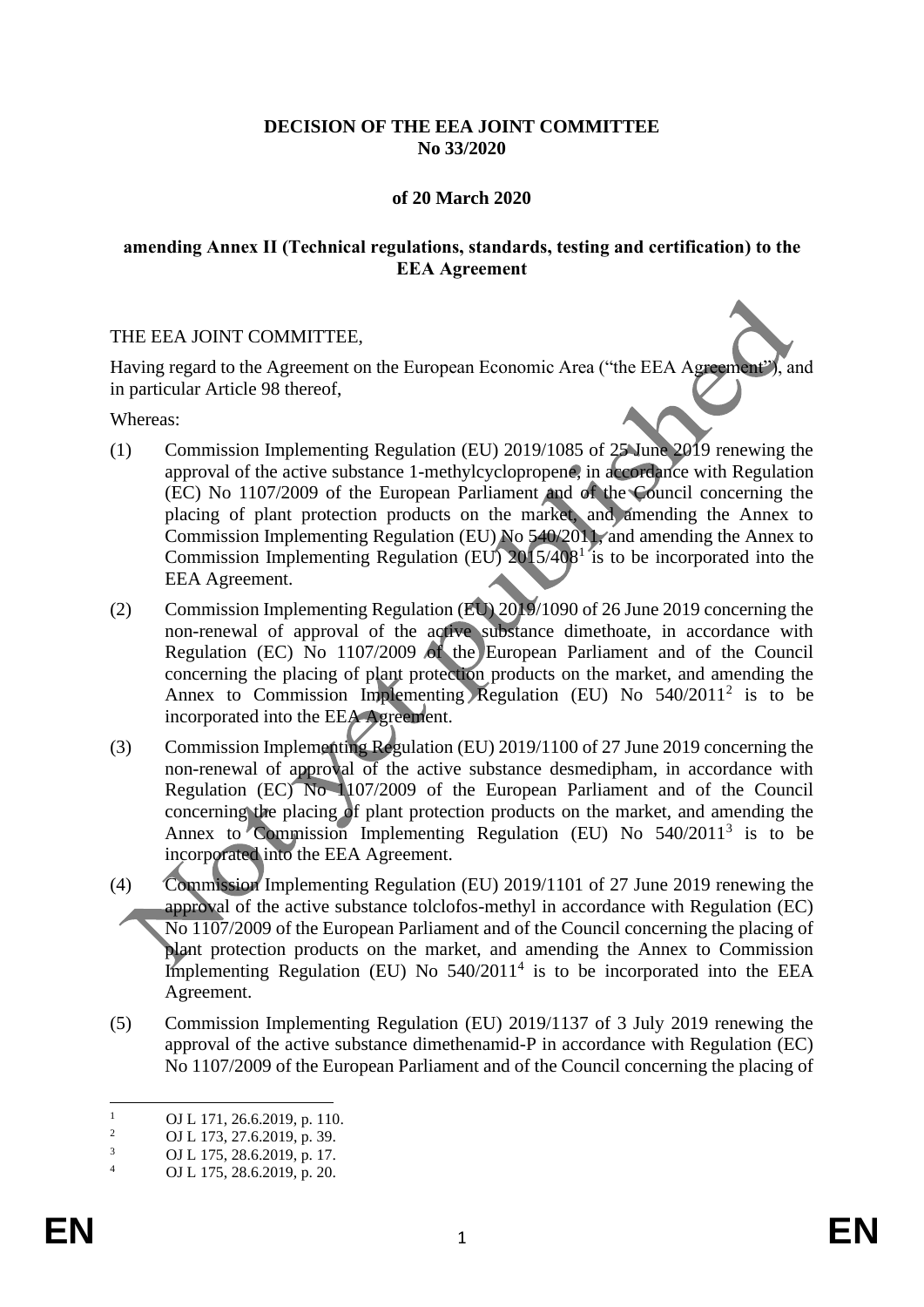plant protection products on the market, and amending the Annex to Commission Implementing Regulation (EU) No  $540/2011^5$  is to be incorporated into the EEA Agreement.

- (6) Commission Implementing Regulation (EU) 2019/1138 of 3 July 2019 approving the active substance florpyrauxifen-benzyl in accordance with Regulation (EC) No 1107/2009 of the European Parliament and of the Council concerning the placing of plant protection products on the market, and amending the Annex to Commission Implementing Regulation (EU) No  $540/2011^6$  is to be incorporated into the EEA Agreement.
- (7) Annex II to the EEA Agreement should therefore be amended accordingly,

HAS ADOPTED THIS DECISION:

#### *Article 1*

Chapter XV of Annex II to the EEA Agreement shall be amended as follows:

- 1. The following indents are added in point 13a (Commission Implementing Regulation (EU) No 540/2011):
	- '- **32019 R 1085**: Commission Implementing Regulation (EU) 2019/1085 of 25 June 2019 (OJ L 171, 26.6.2019, p. 110),
	- **32019 R 1090**: Commission Implementing Regulation (EU) 2019/1090 of 26 June 2019 (OJ L 173, 27.6.2019, p. 39),
	- **32019 R 1100**: Commission Implementing Regulation (EU) 2019/1100 of 27 June 2019 (OJ L 175, 28.6.2019, p. 17),
	- **32019 R 1101**: Commission Implementing Regulation (EU) 2019/1101 of 27 June 2019 (OJ L 175, 28.6.2019, p. 20),
	- **32019 R 1137**: Commission Implementing Regulation (EU) 2019/1137 of 3 July 2019 (OJ L 180, 4.7.2019, p. 3),
	- **32019 R 1138**: Commission Implementing Regulation (EU) 2019/1138 of 3 July 2019 (OJ L 180, 4.7.2019, p. 8).'
- 2. The following indent is added in point 13zzzzt (Commission Implementing Regulation  $(EU) 2015/408$ :

**32019 R 1085**: Commission Implementing Regulation (EU) 2019/1085 of 25 June 2019 (OJ L 171, 26.6.2019, p. 110).'

The following points are added after point 13zzzzzzzzzzzb (Commission Implementing Regulation (EU) 2019/1606):

'13zzzzzzzzzzc. **32019 R 1085**: Commission Implementing Regulation (EU) 2019/1085 of 25 June 2019 renewing the approval of the active substance 1 methylcyclopropene, in accordance with Regulation (EC) No 1107/2009 of the European Parliament and of the Council concerning the placing of plant protection products on the market, and amending the Annex to Commission Implementing Regulation (EU) No 540/2011, and amending the Annex to

 $\frac{5}{6}$  OJ L 180, 4.7.2019, p. 3.

<sup>6</sup> OJ L 180, 4.7.2019, p. 8.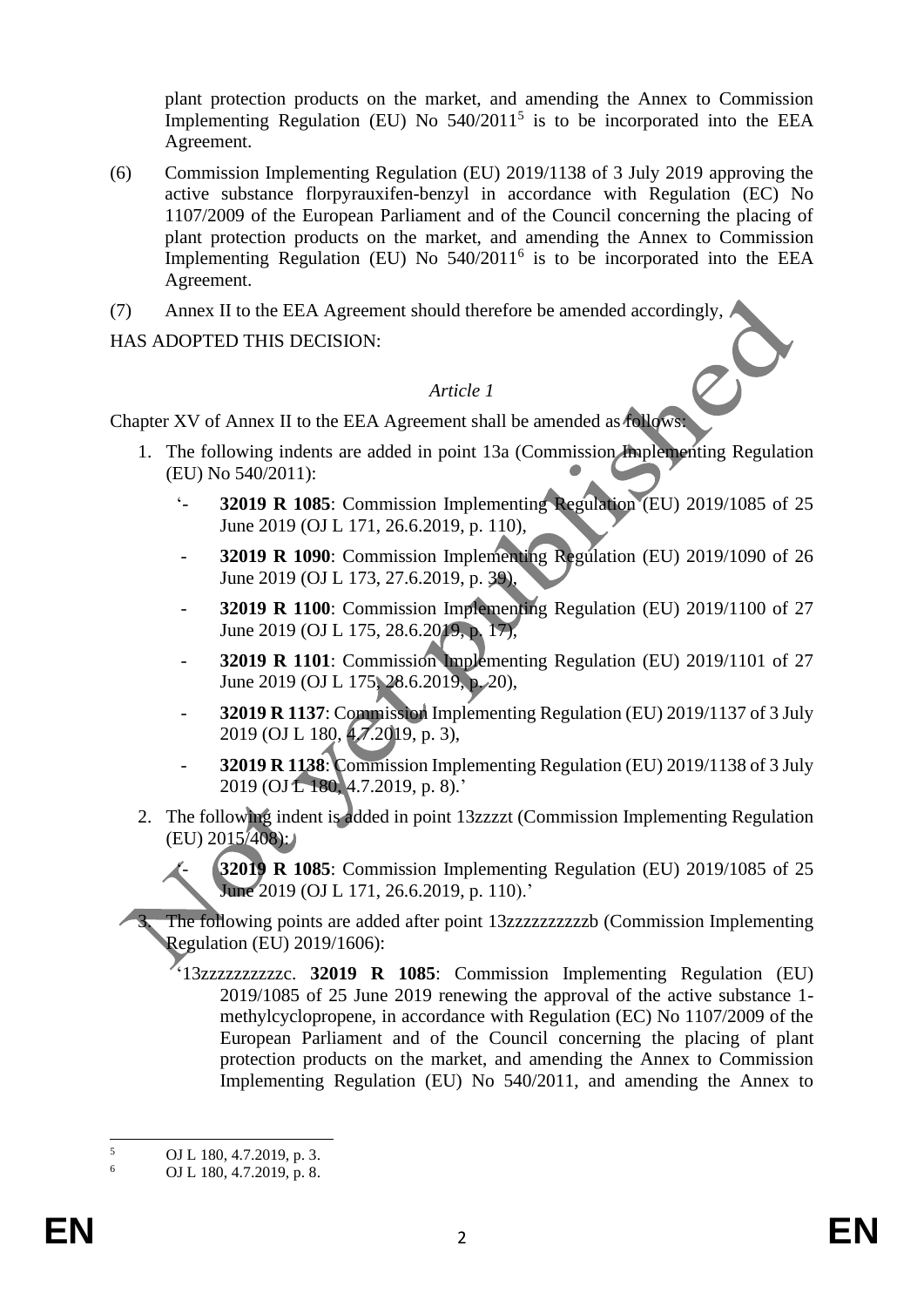Commission Implementing Regulation (EU) 2015/408 (OJ L 171, 26.6.2019, p. 110).

- 13zzzzzzzzzzd. **32019 R 1090**: Commission Implementing Regulation (EU) 2019/1090 of 26 June 2019 concerning the non-renewal of approval of the active substance dimethoate, in accordance with Regulation (EC) No 1107/2009 of the European Parliament and of the Council concerning the placing of plant protection products on the market, and amending the Annex to Commission Implementing Regulation (EU) No 540/2011 (OJ L 173, 27.6.2019, p. 39).
- 13zzzzzzzzzze. **32019 R 1100**: Commission Implementing Regulation (EU) 2019/1100 of 27 June 2019 concerning the non-renewal of approval of the active substance desmedipham, in accordance with Regulation (EC) No 1107/2009 of the European Parliament and of the Council concerning the placing of plant protection products on the market, and amending the Annex to Commission Implementing Regulation (EU) No 540/2011 (OJ L 175, 28.6.2019, p. 17).
- 13zzzzzzzzzzf. **32019 R 1101**: Commission Implementing Regulation (EU) 2019/1101 of 27 June 2019 renewing the approval of the active substance tolclofos-methyl in accordance with Regulation  $(EC)$  No $\prime$  1107/2009 of the European Parliament and of the Council concerning the placing of plant protection products on the market, and amending the Annex to Commission Implementing Regulation (EU) No 540/2011 (OJ L 175, 28.6.2019, p. 20).
- 13zzzzzzzzzzg. **32019 R 1137**: Commission Implementing Regulation (EU) 2019/1137 of 3 July 2019 renewing the approval of the active substance dimethenamid-P in accordance with Regulation (EC) No 1107/2009 of the European Parliament and of the Council concerning the placing of plant protection products on the market, and amending the Annex to Commission Implementing Regulation (EU) No 540/2011 (OJ L 180, 4.7.2019, p. 3).
- 13zzzzzzzzzzh. **32019 R 1138**: Commission Implementing Regulation (EU) 2019/1138 of 3 July 2019 approving the active substance florpyrauxifen-benzyl in accordance with Regulation (EC) No 1107/2009 of the European Parliament and of the Council concerning the placing of plant protection products on the market, and amending the Annex to Commission Implementing Regulation (EU) No 540/2011 (OJ L 180, 4.7.2019, p. 8).'

# *Article 2*

The texts of Implementing Regulations (EU) 2019/1085, (EU) 2019/1090, (EU) 2019/1100, (EU) 2019/1101, (EU) 2019/1137 and (EU) 2019/1138 in the Icelandic and Norwegian languages, to be published in the EEA Supplement to the *Official Journal of the European Union*, shall be authentic.

## *Article 3*

This Decision shall enter into force on 21 March 2020, provided that all the notifications under Article 103(1) of the EEA Agreement have been made\*.

No constitutional requirements indicated.